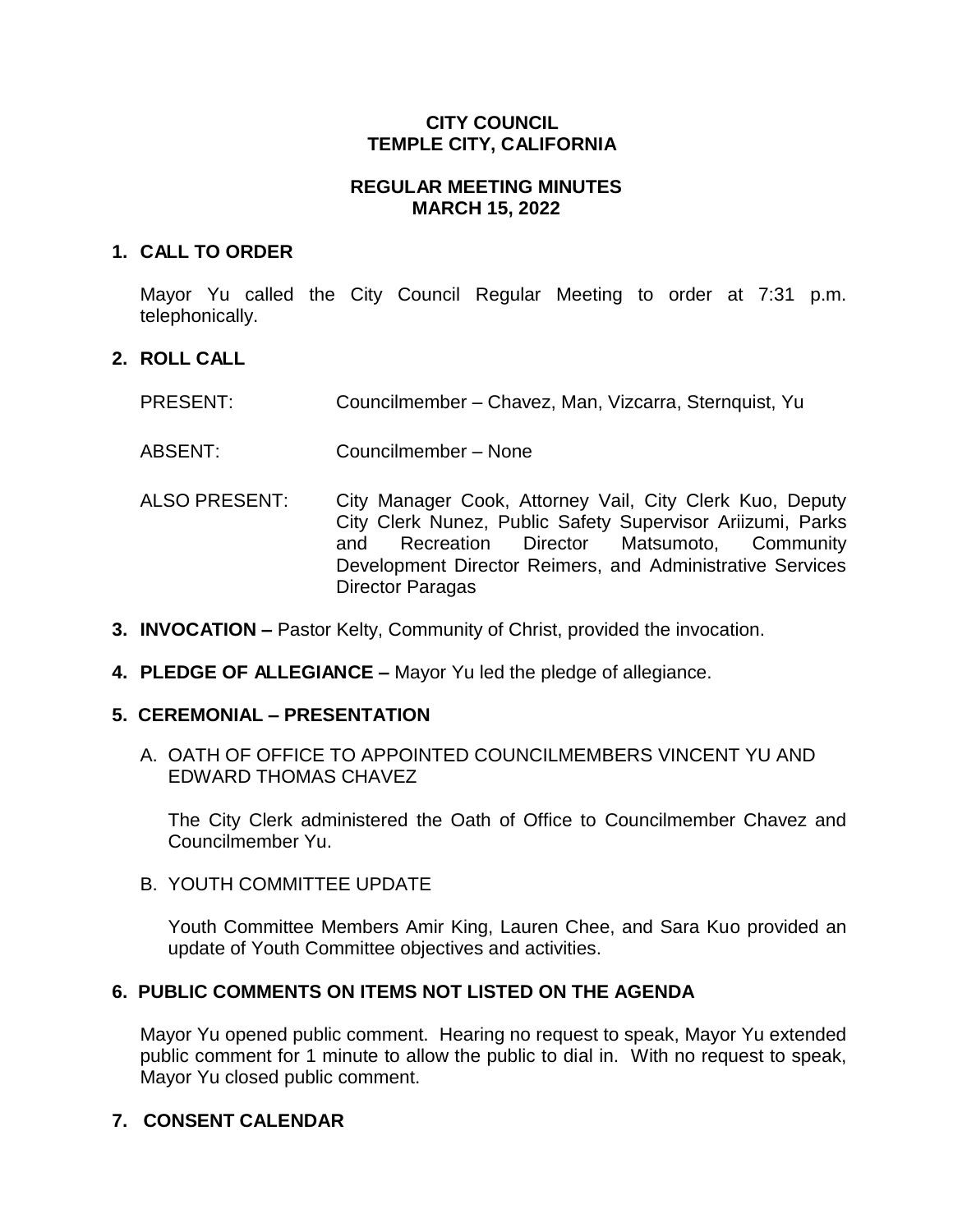City Council Minutes March 15, 2022 Page 2 of 7

> Mayor Yu opened public comment for Consent Calendar Items. Hearing no request to speak, Mayor Yu extended public comment for 1 minute to allow the public to dial in. With no request to speak, Mayor Yu closed public comment.

> Councilmember Man made a motion to approve the consent calendar items. Seconded by Mayor Pro Tem Sternquist and approved by the following votes:

| AYES:      | Councilmember - Chavez, Man, Vizcarra, Sternquist, Yu |
|------------|-------------------------------------------------------|
| NOES:      | Councilmember - None                                  |
| ABSENT:    | Councilmember - None                                  |
| ABSTAINED: | Councilmember - None                                  |

#### A. APPROVAL OF MINUTES

The City Council is requested to review and approve:

- 1. [The Minutes of the Regular City Council Meeting of March](https://www.ci.temple-city.ca.us/DocumentCenter/View/17586/7A-1_CCM---2022-03-01) 1, 2022; and
- 2. [The Minutes of the Special City Council Meeting of March 8, 2022.](https://www.ci.temple-city.ca.us/DocumentCenter/View/17587/7A-2_CCM---2022-03-08-Special)

Action: Approved.

#### B. [PLANNING COMMISSION ACTIONS](https://www.ci.temple-city.ca.us/DocumentCenter/View/17575/7B_PC-Actions_-2022-2-22)

The City Council is requested to receive and file the actions of the Planning Commission Regular Meeting of February 22, 2022.

Action: Received and filed.

C. [SECOND READING AND ADOPTION OF ORDINANCE NO. 22-1060, AN](https://www.ci.temple-city.ca.us/DocumentCenter/View/17576/7C_2nd-Reading-and-Adoption-of-Campaign-Contribution-Limit-Ordinance-22-1060-Staff-Report)  [ORDINANCE OF THE CITY COUNCIL OF THE CITY OF TEMPLE CITY,](https://www.ci.temple-city.ca.us/DocumentCenter/View/17576/7C_2nd-Reading-and-Adoption-of-Campaign-Contribution-Limit-Ordinance-22-1060-Staff-Report)  [CALIFORNIA, ADDING SECTION 2-1-9 "CAMPAIGN CONTRIBUTION](https://www.ci.temple-city.ca.us/DocumentCenter/View/17576/7C_2nd-Reading-and-Adoption-of-Campaign-Contribution-Limit-Ordinance-22-1060-Staff-Report)  [REGULATIONS" TO CHAPTER 1 "CITY COUNCIL", TITLE 2](https://www.ci.temple-city.ca.us/DocumentCenter/View/17576/7C_2nd-Reading-and-Adoption-of-Campaign-Contribution-Limit-Ordinance-22-1060-Staff-Report)  ["ADMINISTRATION", TO THE TEMPLE CITY MUNICIPAL CODE](https://www.ci.temple-city.ca.us/DocumentCenter/View/17576/7C_2nd-Reading-and-Adoption-of-Campaign-Contribution-Limit-Ordinance-22-1060-Staff-Report)

City Council is requested to adopt Ordinance No. 22-1060 establishing City's Campaign Contribution Limit and Provisions.

Action: Adopted Ordinance No. 22-1060 (Attachment "A"), adding Section 2-1-9 "Campaign Contribution Regulations" to Chapter 1 "City Council", Title 2 "Administration.

### D. ADOPTION OF RESOLUTION NO. 22-5588 [AMENDING THE CITY'S RECORDS](https://www.ci.temple-city.ca.us/DocumentCenter/View/17578/7D_Amended-City-Record-Retention-Schedule_-w-attachment-for-Public)  [RETENTION SCHEDULE](https://www.ci.temple-city.ca.us/DocumentCenter/View/17578/7D_Amended-City-Record-Retention-Schedule_-w-attachment-for-Public)

City Council is requested to adopt the resolution amending the City's records retention schedule. Having an updated record retention schedule is crucial and can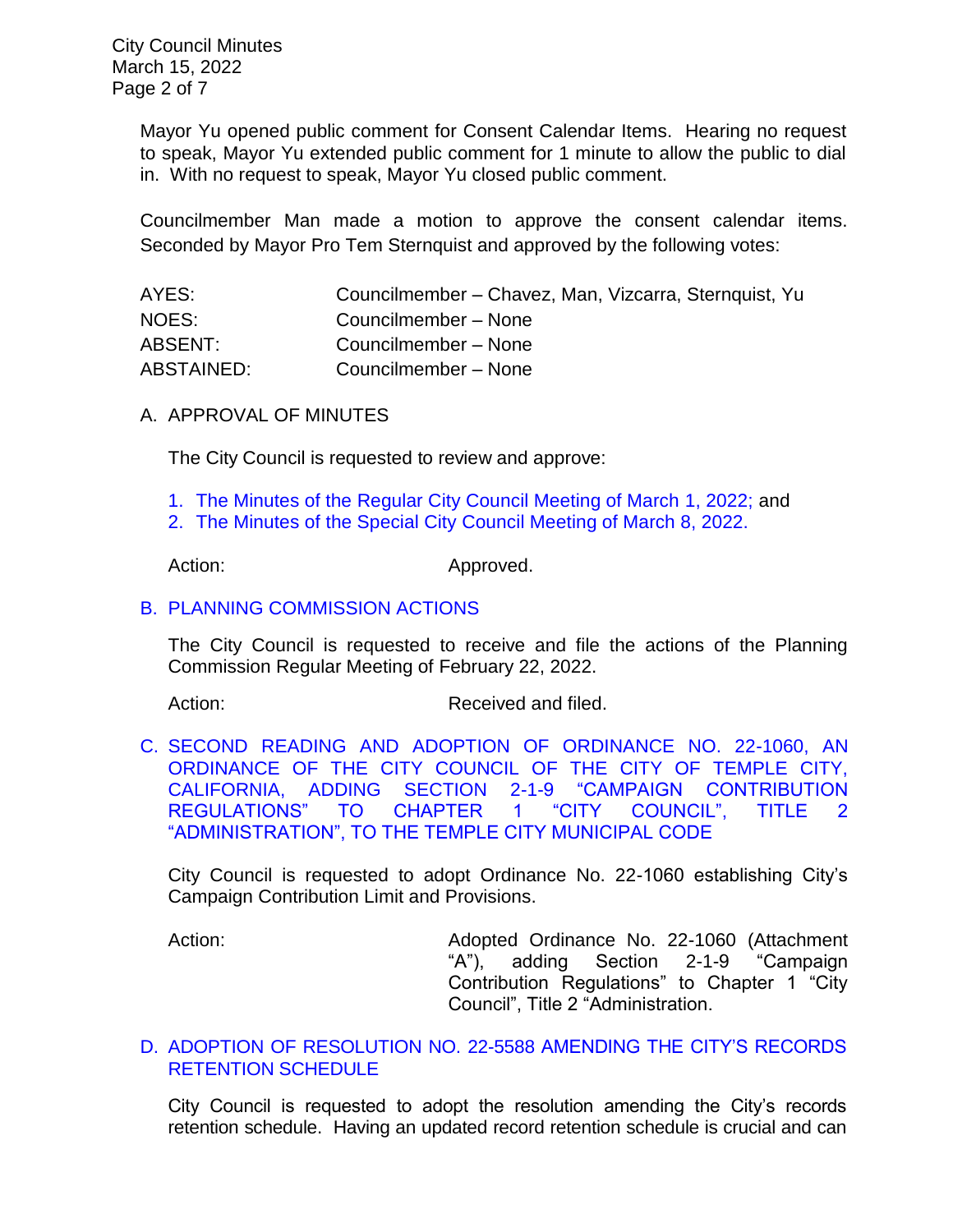City Council Minutes March 15, 2022 Page 3 of 7

> help reduce current and future records storage costs, eliminate duplication of records, increase efficiency and take advantage of current technology and changes in law.

Action: Adopted Resolution No. 22-5588 adopting the City's amended Records Retention Schedule.

#### E. [MID-CENTURY GENERAL PLAN ANNUAL PROGRESS REPORT FOR 2021](https://www.ci.temple-city.ca.us/DocumentCenter/View/17579/7E_General-Plan-Annual-Report_CC-staff-Report-APR-2021_w-attachment)

City Council is requested to receive and approve the City's General Plan Annual Progress Report which includes the City's progress in implementation of its General Plan and status of new housing development.

Action:

- 1. Received the 2021 General Plan Annual Progress Report;
- 2. Approved the report; and
- 3. Directed staff to file the report with the Office of Planning and Research and the Department of Housing and Community Development.

### F. [VISA CARD REPORT](https://www.ci.temple-city.ca.us/DocumentCenter/View/17582/7H_31522-Visa-Card-Staff-Report-with-Signature)

The City Council is requested to review, receive and file the Visa Card Report.

Action: Received and filed.

G. [ADOPTION OF RESOLUTION NO. 22-5587](https://www.ci.temple-city.ca.us/DocumentCenter/View/17583/7I_Reso-No-22-5587-31522---Warrants--Demands-FY-2021-2022) APPROVING PAYMENT OF BILLS [FOR FISCAL YEAR 2021-22](https://www.ci.temple-city.ca.us/DocumentCenter/View/17583/7I_Reso-No-22-5587-31522---Warrants--Demands-FY-2021-2022)

The City Council is requested to adopt Resolution No. 22-5587 authorizing the payment of bills.

Action: Adopted Resolution No. 22-5587

### **8. PUBLIC HEARING** – None

**9. UNFINISHED BUSINESS** – None

### **10. NEW BUSINESS**

[A. FISCAL YEAR \(FY\) 2021-2022 MID-YEAR FINANCIAL REVIEW, TREASURER'S](https://www.ci.temple-city.ca.us/DocumentCenter/View/17580/10A_Mid-Year-Financial-Status-Review_Staff-Report-FY2122_w-attachments)  [REPORT, REVENUE, EXPENDITURE AND CAPITAL](https://www.ci.temple-city.ca.us/DocumentCenter/View/17580/10A_Mid-Year-Financial-Status-Review_Staff-Report-FY2122_w-attachments) PROJECT SUMMARY [REPORTS AND BUDGET AMENDMENT](https://www.ci.temple-city.ca.us/DocumentCenter/View/17580/10A_Mid-Year-Financial-Status-Review_Staff-Report-FY2122_w-attachments)

The City Council is requested to review the Financial Year 2021-22 Mid-Year Budget and adjust revenue projections and budgeted appropriation based on six months of actual activities.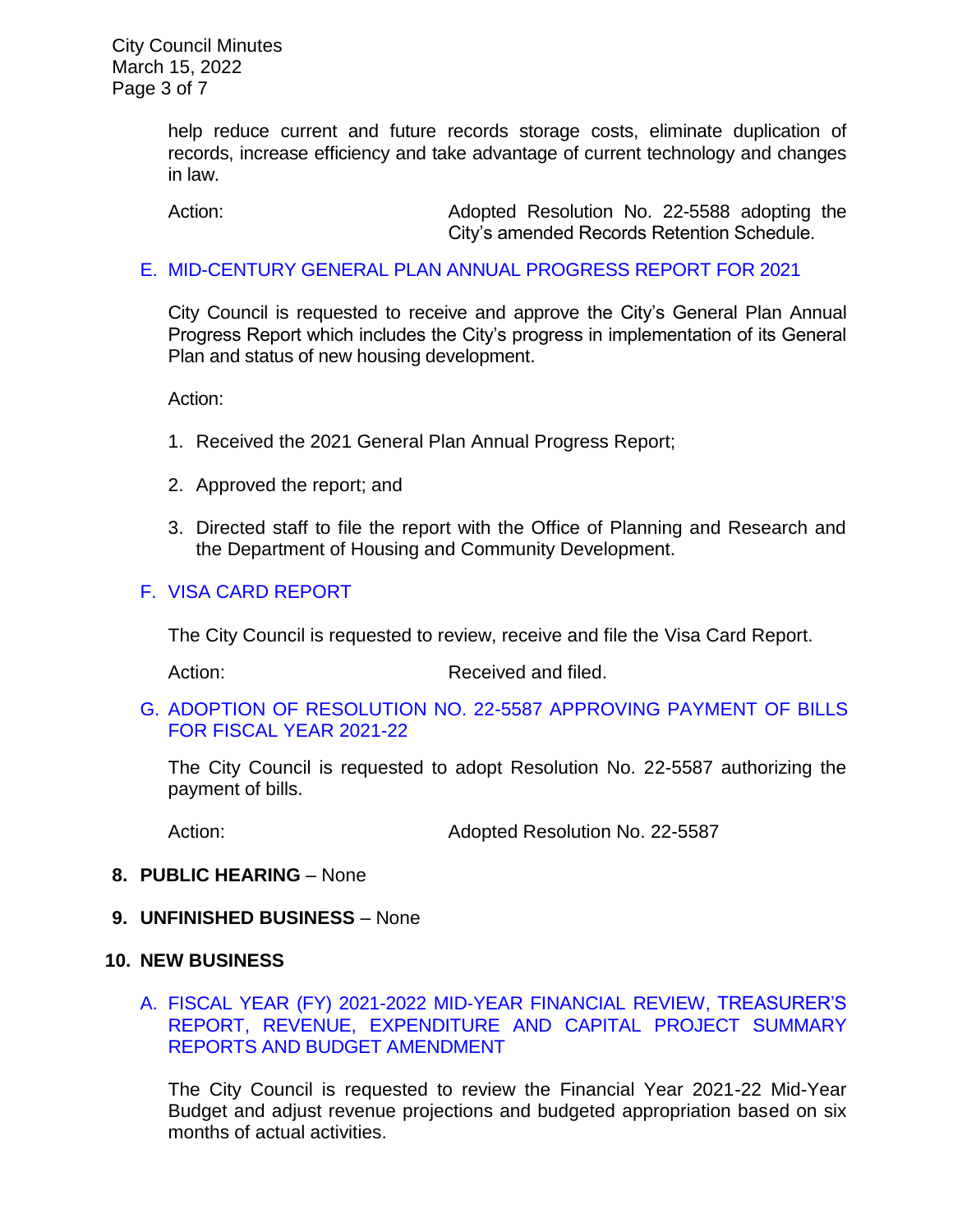Administrative Services Director Paragas gave a summary of the staff report.

City Council made comments and asked questions about the mid-year budget adjustments.

Mayor Yu opened public comments.

With no callers or email request to speak, Mayor Yu extended public comment for 1 minute to allow the public to dial in.

Hearing no request to speak, Mayor Yu closed public comment.

City Council made final comments about the budget adjustments.

Councilmember Chavez made a motion to:

- 1. Receive the Fiscal Year 2021-2022 (FY21-22) Mid-Year Financial Review and related reports; and
- 2. Approve and authorize staff to revise revenue estimates as indicated in Attachment "A".

Seconded by Mayor Pro Tem Sternquist and approved by the following votes:

| AYES:      | Councilmember - Chavez, Man, Vizcarra, Sternquist, Yu |
|------------|-------------------------------------------------------|
| NOES:      | Councilmember - None                                  |
| ABSENT:    | Councilmember - None                                  |
| ABSTAINED: | Councilmember - None                                  |

### B. [ANNUAL COMPREHENSIVE FINANCIAL REPORT FOR THE YEAR ENDED](https://www.ci.temple-city.ca.us/DocumentCenter/View/17581/7G_CAFR2021_Staff-Report_w-attachments)  [JUNE 30, 2021](https://www.ci.temple-city.ca.us/DocumentCenter/View/17581/7G_CAFR2021_Staff-Report_w-attachments)

An Annual Comprehensive Financial Report (CAFR) is a set of United States governmental financial statements comprising the financial report of a state, municipal, or other government entity that complies with the accounting requirements created and circulated by the Governmental Accounting Standards Board. The City of Temple City CAFR is presented for the year ended June 30, 2021.

City Manager Cook gave a brief overview and commented on the City's financial reports.

Administrative Services Director Paragas gave a summary of the staff report.

City Council made comments and asked questions about the city's financial statements.

Mayor Yu opened public comments.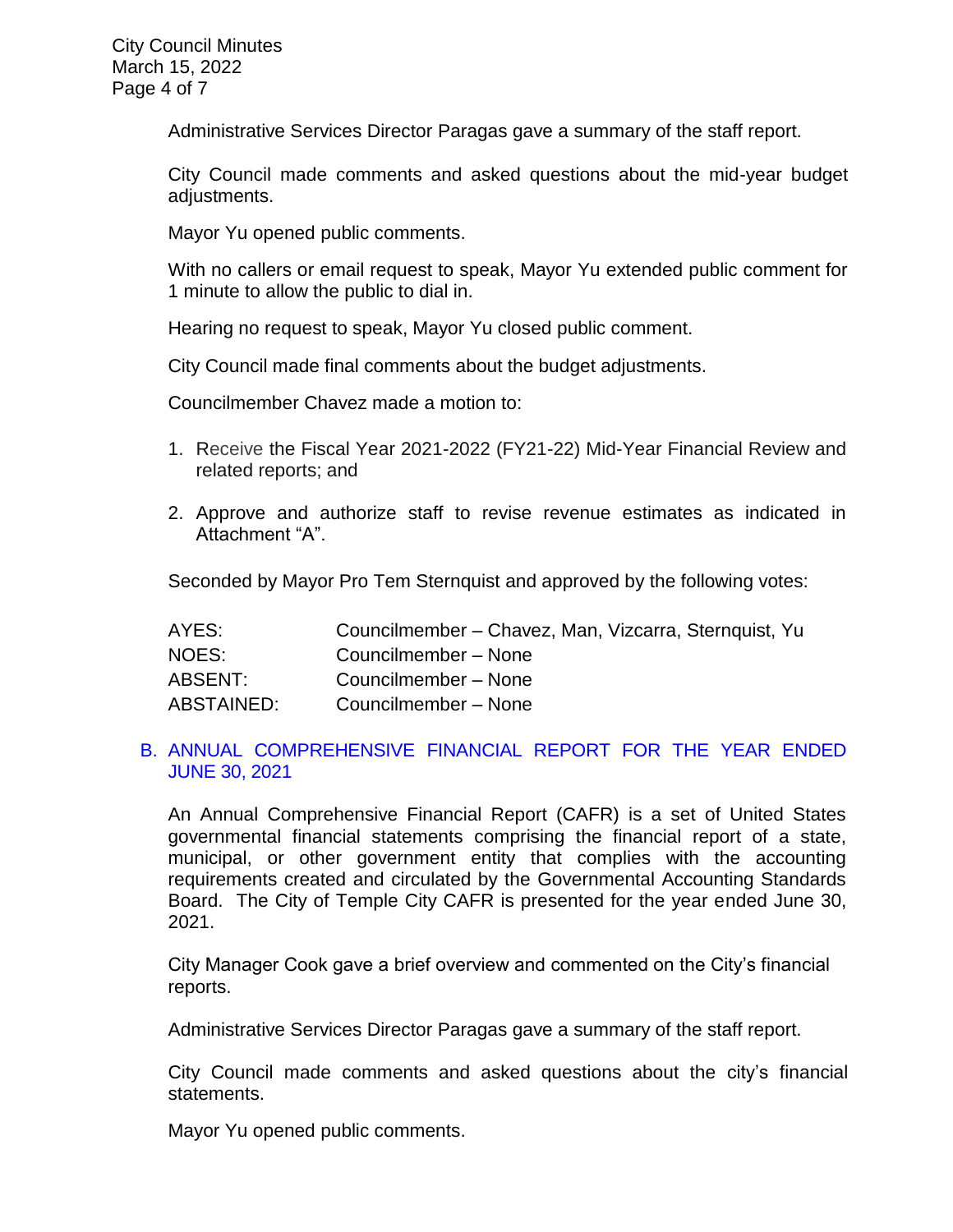With no callers or email request to speak, Mayor Yu extended public comment for 1 minute to allow the public to dial in.

Hearing no request to speak, Mayor Yu closed public comment.

City Council made final comments about the financial reports and updates.

Councilmember Chavez made a motion to:

- 1. Receive and file the Annual Comprehensive Financial Report (ACFR) for the year ended June 30, 2021 (Attachment "A");
- 2. Receive and file Independent Auditor's Communication to the City (Attachment "B");
- 3. Receive and file Independent Accountants' Report on Applying Agreed-Upon Procedures Related to the Article XIII-B Appropriations Limit Calculation (Gann Limit) (Attachment "C"); and
- 4. Receive and file Independent Auditor's Report on Internal Control over Financial Reporting and on Compliance and Other Matters Based on an Audit of Financial Statements Performed in accordance with *Government Auditing Standards* (Attachment "D").

Seconded by Councilmember Man and approved by the following votes:

| AYES:      | Councilmember - Chavez, Man, Vizcarra, Sternquist, Yu |
|------------|-------------------------------------------------------|
| NOES:      | Councilmember - None                                  |
| ABSENT:    | Councilmember - None                                  |
| ABSTAINED: | Councilmember - None                                  |

- **11. UPDATE FROM CITY MANAGER**  provided an update on the COVID transmission, announced that there will be adjustments to organizational operations, and thanked Mayor Yu and former Mayor Chavez for facilitating the virtual meetings during the pandemic.
- **12. UPDATE FROM CITY ATTORNEY**  answered City Council questions regarding teleconferencing.
- **13. COUNCIL REPORTS REGARDING AD HOC OR STANDING COMMITTEE MEETINGS**

Mayor Yu established the City Commissioner Recruitment Ad Hoc Committee and appointed Councilmember Vizcarra and Councilmember Man to the committee.

A. SCHOOL DISTRICT/CITY STANDING COMMITTEE (Councilmember Man and Councilmember Chavez) – Formed 1/3/2012

No report.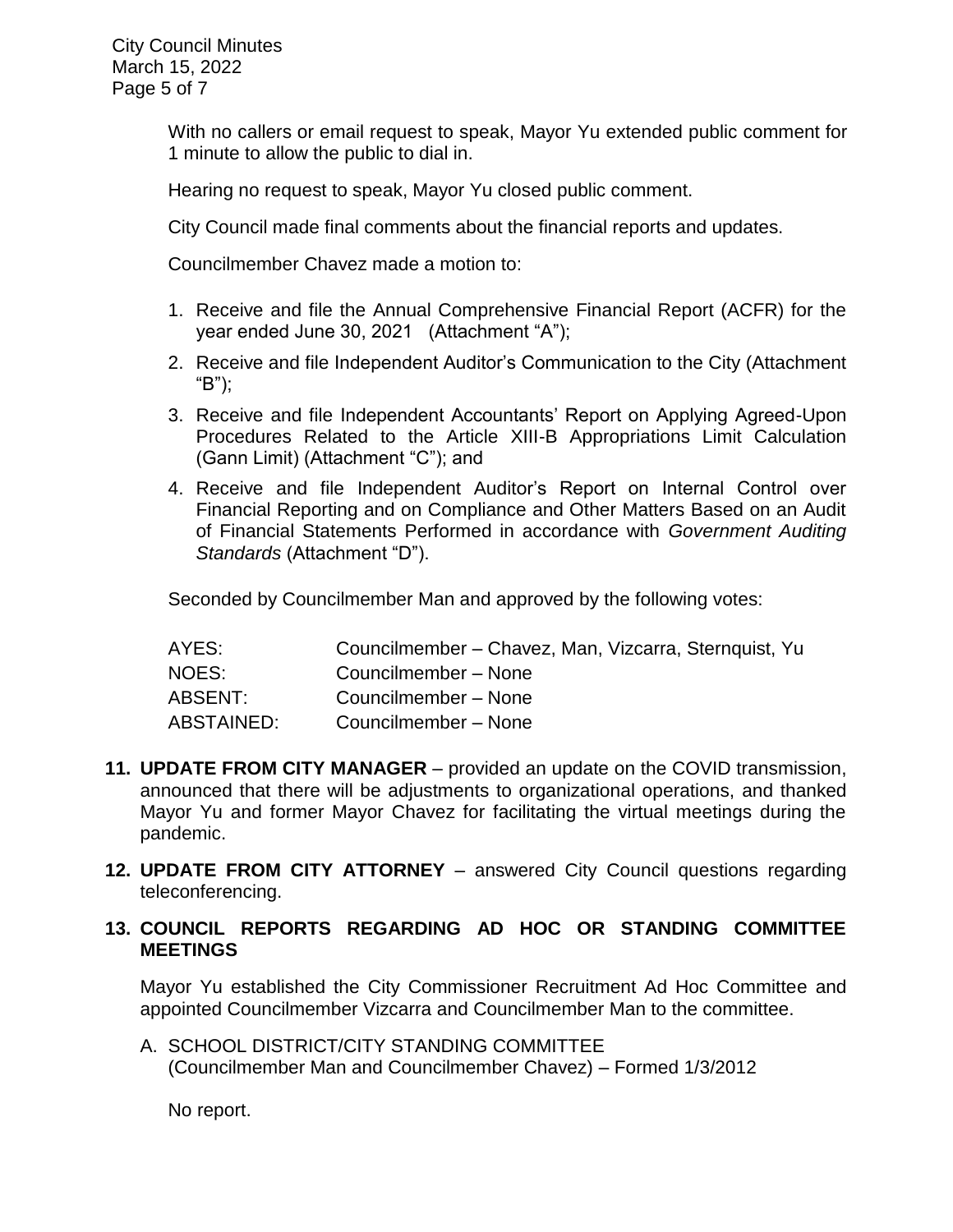City Council Minutes March 15, 2022 Page 6 of 7

> B. LAS TUNAS DOWNTOWN REVITALIZATION STANDING COMMITTEE (Councilmember Chavez and Mayor Yu) – Formed 2/18/2014

No report.

C. FUTURE DEVELOPMENT OF CITY PROPERTIES STANDING COMMITTEE (Mayor Yu and Councilmember Man) – Formed 2/18/2014

No report.

D. AUDIT STANDING COMMITTEE (Councilmember Chavez and Mayor Yu) – Formed 7/15/2014

No report.

E. FACILITIES, PUBLIC WORKS, AND INFRASTRUCTURE STANDING **COMMITTEE** (Mayor Yu and Councilmember Man) – Formed 4/4/2017

No report.

F. PRIMROSE PARK ART ELEMENT AD HOC (Councilmember Vizcarra and Mayor Yu) – Formed 5/19/20

No report.

G. CITY BASED HOMELESS PLAN STANDING COMMITTEE (Councilmember Vizcarra and Mayor Pro Tem Sternquist) – Formed 3/16/21

No report.

## **14. COUNCIL ITEMS SEPARATE FROM THE CITY MANAGER'S REGULAR AGENDA**

- A. COUNCILMEMBER VIZCARRA thanked staff for the work that they do.
- B. COUNCILMEMBER CHAVEZ commented that he is looking forward to serving another term and reminded everyone to still take precaution when out in the public. Thanked Mayor Yu for his service during the past year.
- C. COUNCILMEMBER MAN commented on the amicable working relationship of Council, remarked about the newly assigned Special Assignment Deputy Bui, and reported out on the Chamber of Commerce Board meeting.
- D. MAYOR PRO TEM STERNQUIST congratulated Mayor Yu and former Mayor Chavez for facilitating the meetings virtually and is looking forward to meeting inperson starting in April.